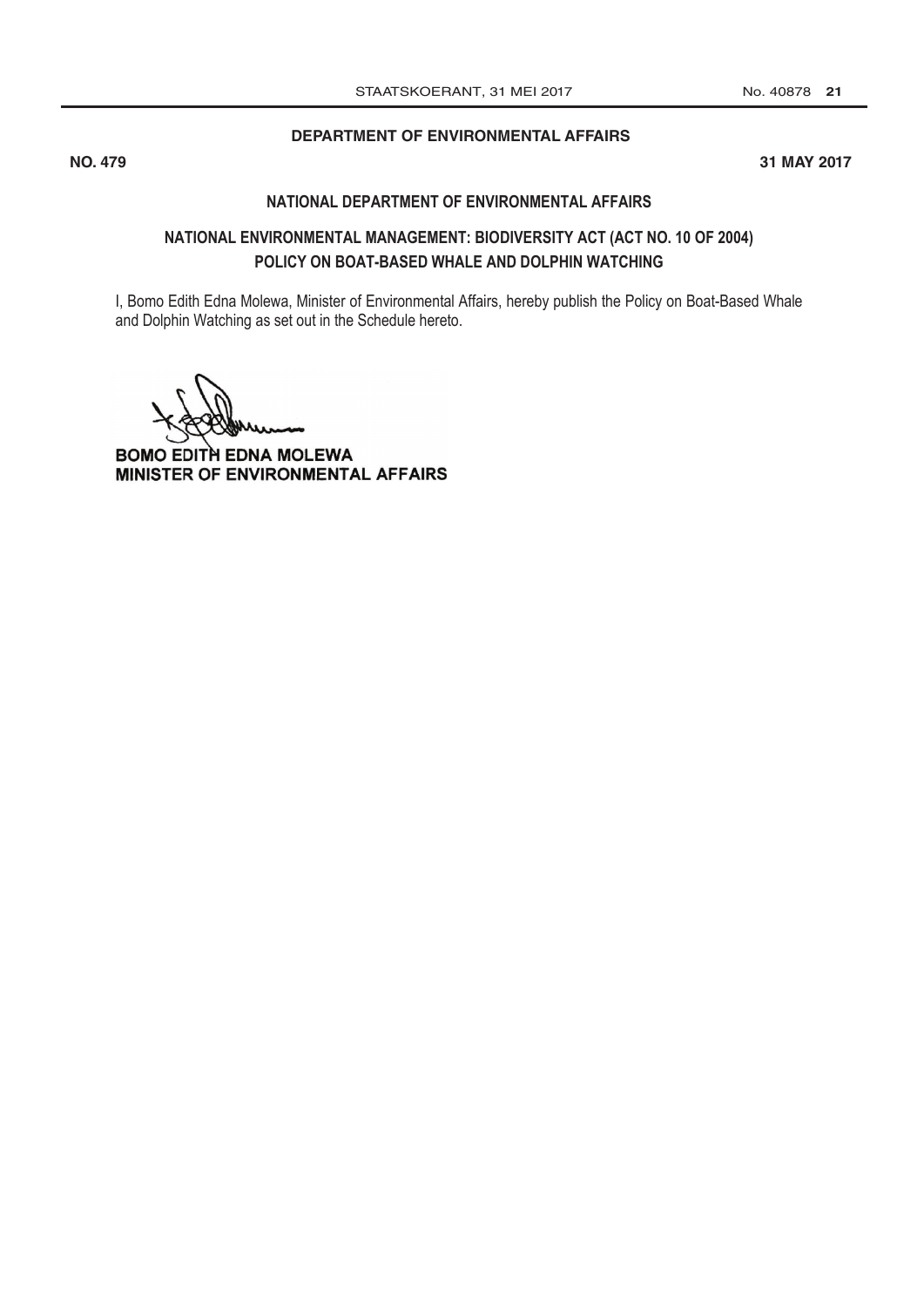

**[DEPARTMENT OF ENVIRONMENTAL AFFAIRS](http://www.greengazette.co.za/departments/envonmental)**

## **POLICY ON BOAT-BASED WHALE AND DOLPHIN WATCHING**

**2017**

**This Policy is also available at www.environment.gov.za**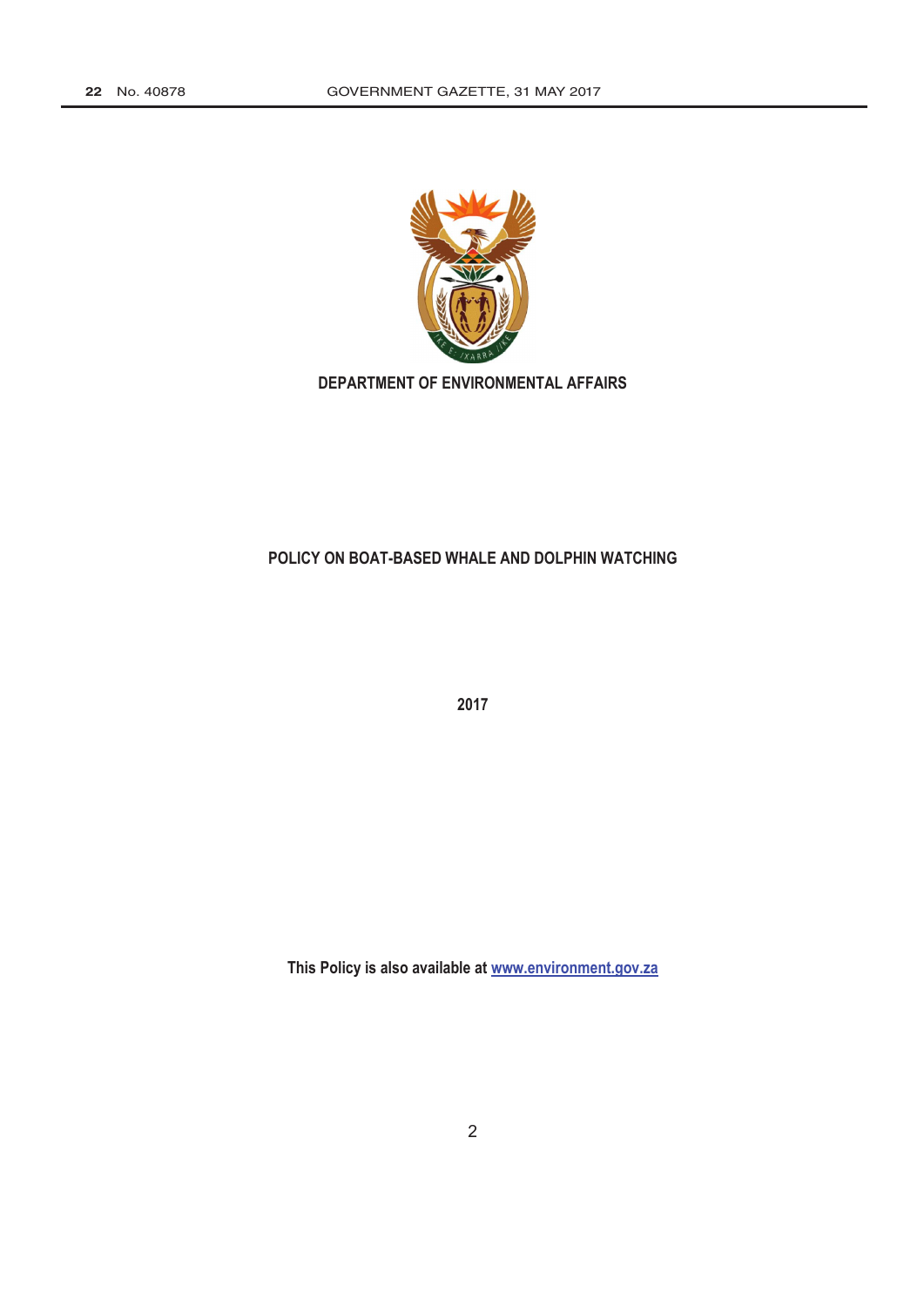# **Table of Contents**

| 1.  |  |  |
|-----|--|--|
| 2.  |  |  |
| 3.  |  |  |
|     |  |  |
| 4.  |  |  |
| 5.  |  |  |
|     |  |  |
|     |  |  |
|     |  |  |
| 6.  |  |  |
| 7.  |  |  |
| 8.  |  |  |
| 9.  |  |  |
| 10. |  |  |
| 11. |  |  |
|     |  |  |
|     |  |  |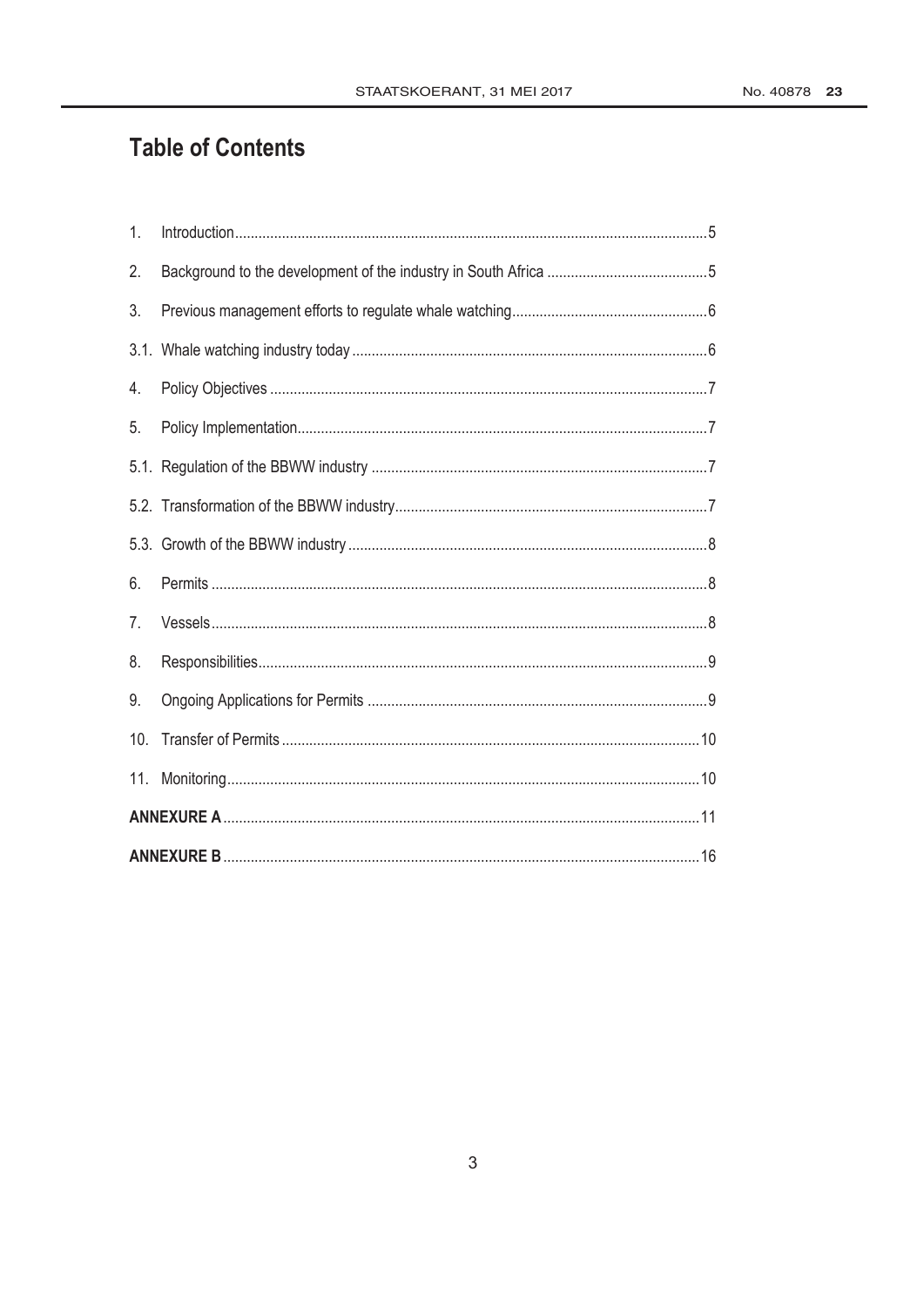## **Glossary of Terms**

| <b>Minister</b>         | The Minister of Environmental Affairs                                                                                                                                       |
|-------------------------|-----------------------------------------------------------------------------------------------------------------------------------------------------------------------------|
| <b>BBWW</b>             | Boat-Based Whale and Dolphin Watching                                                                                                                                       |
| <b>BBWW regulations</b> | means the Threatened or Protected Marine Species Regulations, 2017<br>published under the National Environmental Management: Biodiversity Act,<br>2004 (Act No. 10 of 2004) |
| <b>DEA</b>              | National Department of Environmental Affairs                                                                                                                                |
| <b>HDIS</b>             | <b>Historically Disadvantaged Individuals</b>                                                                                                                               |
| <b>SAMSA</b>            | South African Maritime Safety Authority, a statutory body established in terms of the<br>South African Maritime Safety Authority Act, 1998 (Act No. 5 of 1998)              |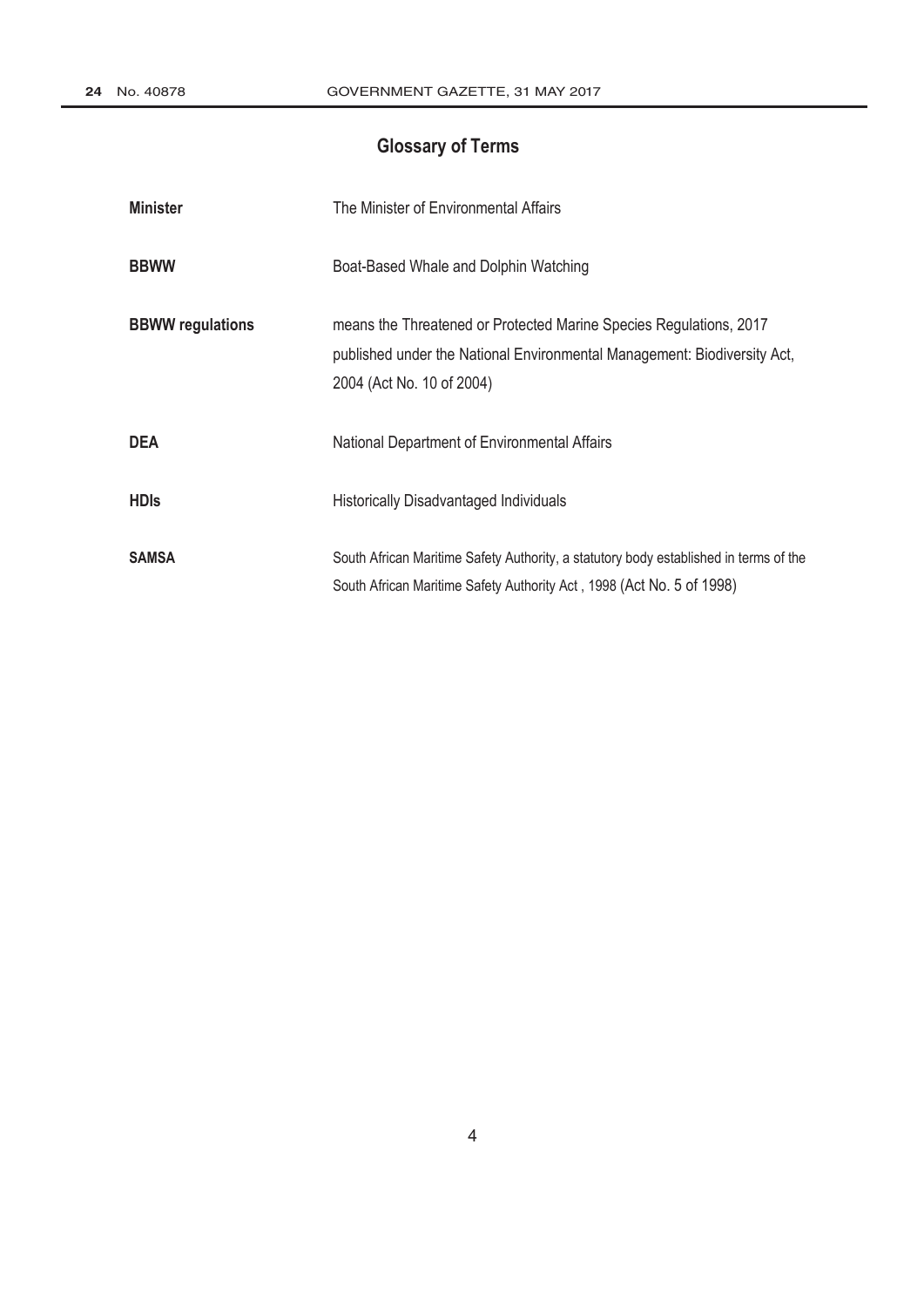## **1. Introduction**

This policy on *Whale and Dolphin Watching* ("BBWW") intends to guide the process and decision making for the second permit allocation process for boat-based whale and dolphin watching permits. The policy must be read with the BBWW regulations.

Objectives and criteria as set out in this policy will guide the evaluation and allocation of permits in the boatbased whale watching industry to ensure that all eco-tourism related activities related to whales and dolphins are sustainable and effectively managed. It also provides an overview of the South African BBWW industry as well as opportunities to support biodiversity and socio-economic priority actions. The policy provides strategic objectives and actions needed to achieve the overarching goal of conservation and sustainable use.

## **2. Background to the development of the industry in South Africa**

Whale and dolphin watching in South Africa started in the early 1980s with BBWW operating unofficially in the early 1990s. It forms part of marine tourism sector benefiting economically and socially from accessibility of these cetaceans (i.e. Southern Right, Humpback and Bryde's whales and dolphins). It was then in early year 1999 that the Government responded to the need to officially regulate and manage these activities. In that year, the former [Department of Environmental Affairs](http://www.greengazette.co.za/departments/envonmental) and Tourism issued the first three year permits to undertake BBWW which was restricted to 20 designated areas around the South African coastline; with only one permit holder per designated area. Recognising the potential of this activity to generate considerable economic and social benefits for coastal communities; in the year 2008, the Department gazetted, 28 designated areas for potential BBWW as well as the number of permits that may be allocated per designated area. As a result, in 2011, the [Department of Environmental Affairs](http://www.greengazette.co.za/departments/envonmental) (DEA) allocated BBWW permits valid for five (5) years to 23 BBWW operators.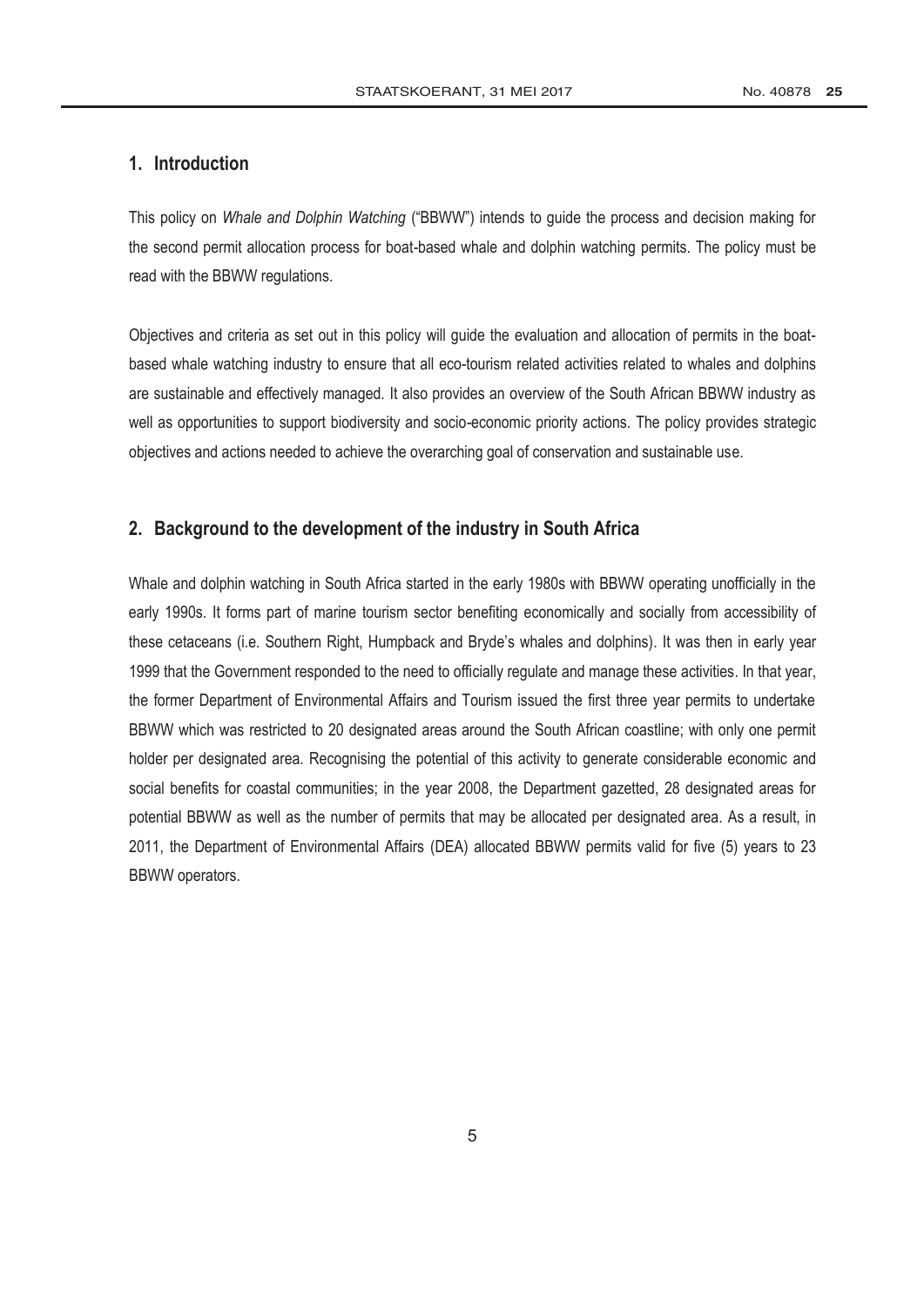#### **3. Previous management efforts to regulate whale watching**

Whale watching is recognised as having substantial social, economic and educational benefits and this activity is growing worldwide. For example in Australia, whale watching has for many years been used as an intervention to address the knowledge gap that is needed to inform the management of conservation areas as well as the sustainability of activities such as tourism and fishing. In addition, the educational experience visitors receive observing the whales in accordance with permit conditions is more valuable and emphasizes the need for management strategies to conserve these species. The South African ocean environment has suitable ecosystems, nursery and transit areas for whales that migrate to South Africa from the Southern Ocean. As a result, a number of options, used individually or in combination, have been recognised and implemented to manage the effects and impact of whale watching on these cetaceans.

#### *3.1. Whale watching industry today*

South Africa has established a greater level of management and control through its legislative framework and permitting system. Since the inception of this industry, the Department responsible for environmental affairs has facilitated the growth of whale watching along the coast. This included officially gazetting and designating 28 potential BBWW areas in 2008 (*[Government Gazette](http://www.greengazette.co.za/government-gazette)* 31212 of 4 July 2008). These areas stretch along the coastline, from Port Nolloth, in the West coast, to Sodwana Bay in the North-East. Other efforts implemented to support the sustainable non-consumptive utilisation of these protected marine species include limits on the number of boats (effort control) approaching a cetacean or pod of cetaceans, limiting the duration and number of encounters per group of cetaceans per day.

In addition to the permit system, the notable success of establishing an industrial body provided an important space in which the Department can engage with the industry on most aspects. Despite the imposed restrictions through permitting and applicable codes of conduct, effective monitoring and enforcement is prioritised to ensure that the objectives of this policy are met, both in terms of supporting economic growth while ensuring environmental sustainability. Similarly in other maritime nations, there is a growing demand for BBWW operations along the coast.

6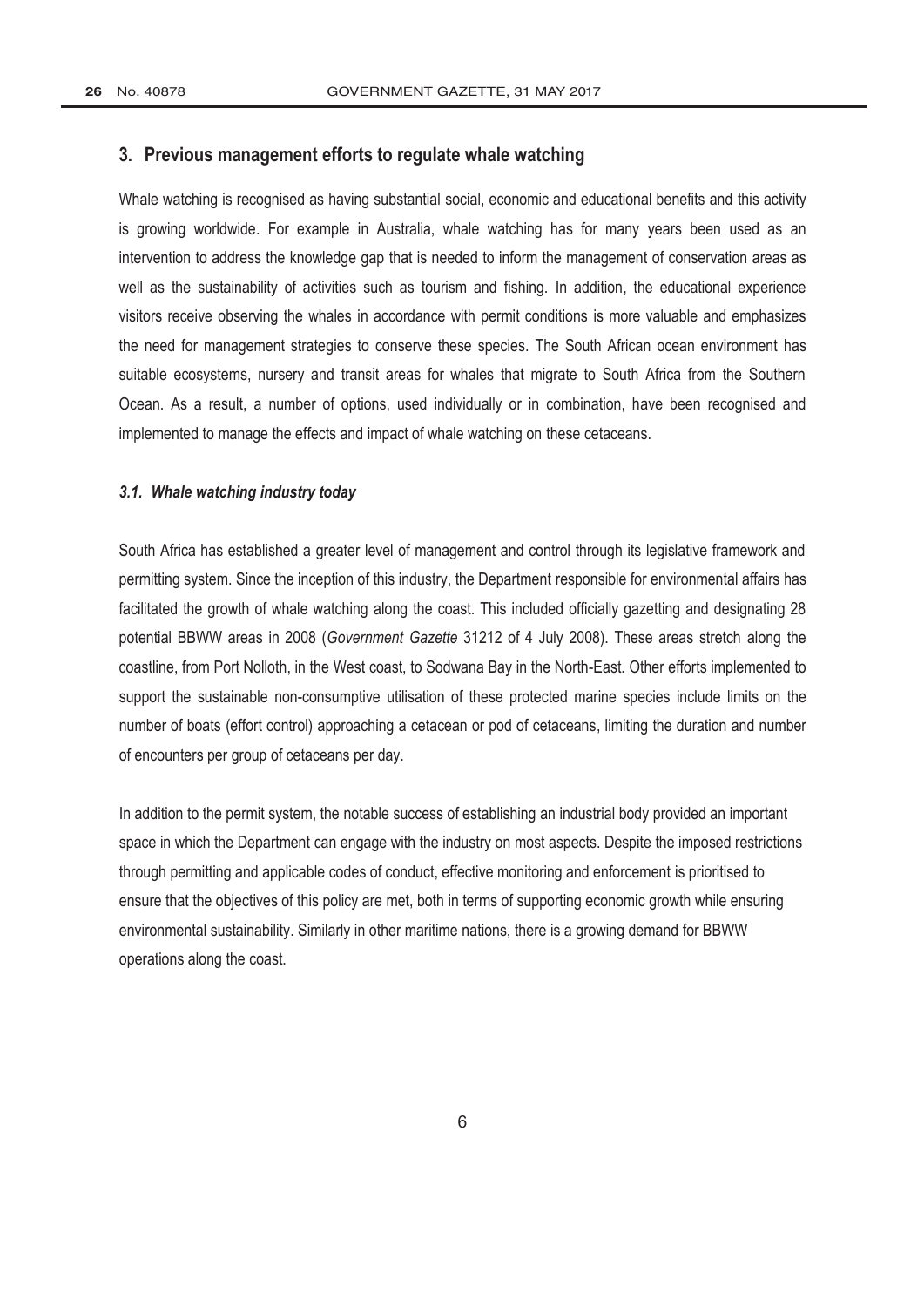## **4. Policy Objectives**

The objectives of this policy are to:

- supplement the regulations to manage the South African BBWW industry through the allocation of a sustainable number of permits;
- **\*** transform the BBWW industry in line with B-BBEE Tourism Sector Codes and B-BBEE Act;
- set out procedures and assessment criteria which will guide the evaluation and allocation of permits; and
- outline a process to be followed in the allocation of permits.

## **5. Policy Implementation**

#### **5.1.Regulation of the BBWW industry**

Responsible whale and dolphin watching is a key objective of this policy. The Department shall, through its BBWW regulations or other appropriate means, prohibit whale and dolphin watching operations (and the advertising of such operations) without a permit. The Department will set the requirements for qualification (See Annexure "A"), which shall include:

- i. Accreditation of the vessel and its skipper;
- ii. Safety precautions for the customers;
- iii. Applicable tourism standards to be observed by operators;
- iv. Conduct of customers relating to the interaction with cetaceans.

#### **5.2.Transformation of the BBWW industry**

In promoting transformation, the Department shall use the B-BBEE Tourism Sector Codes and applicable tools in order to advance this objective. Additional factors to be considered include placing restrictions on changing of shareholding or controlling interest in Companies or Close Corporations that have been allocated permits. If the BEE contributor level rating is reduced or lowered during the period of the permit, from what it was as determined at the time of allocation of the BBWW permit or if any other transformation criteria identified by the Department changes, this may result in the permit being cancelled or withdrawn or considered as a transfer of a permit and must comply with the provisions of paragraph 10 below. Transfer of a permit is prohibited unless it complies with the provision of paragraph 10 below. This condition will form part of the permit conditions.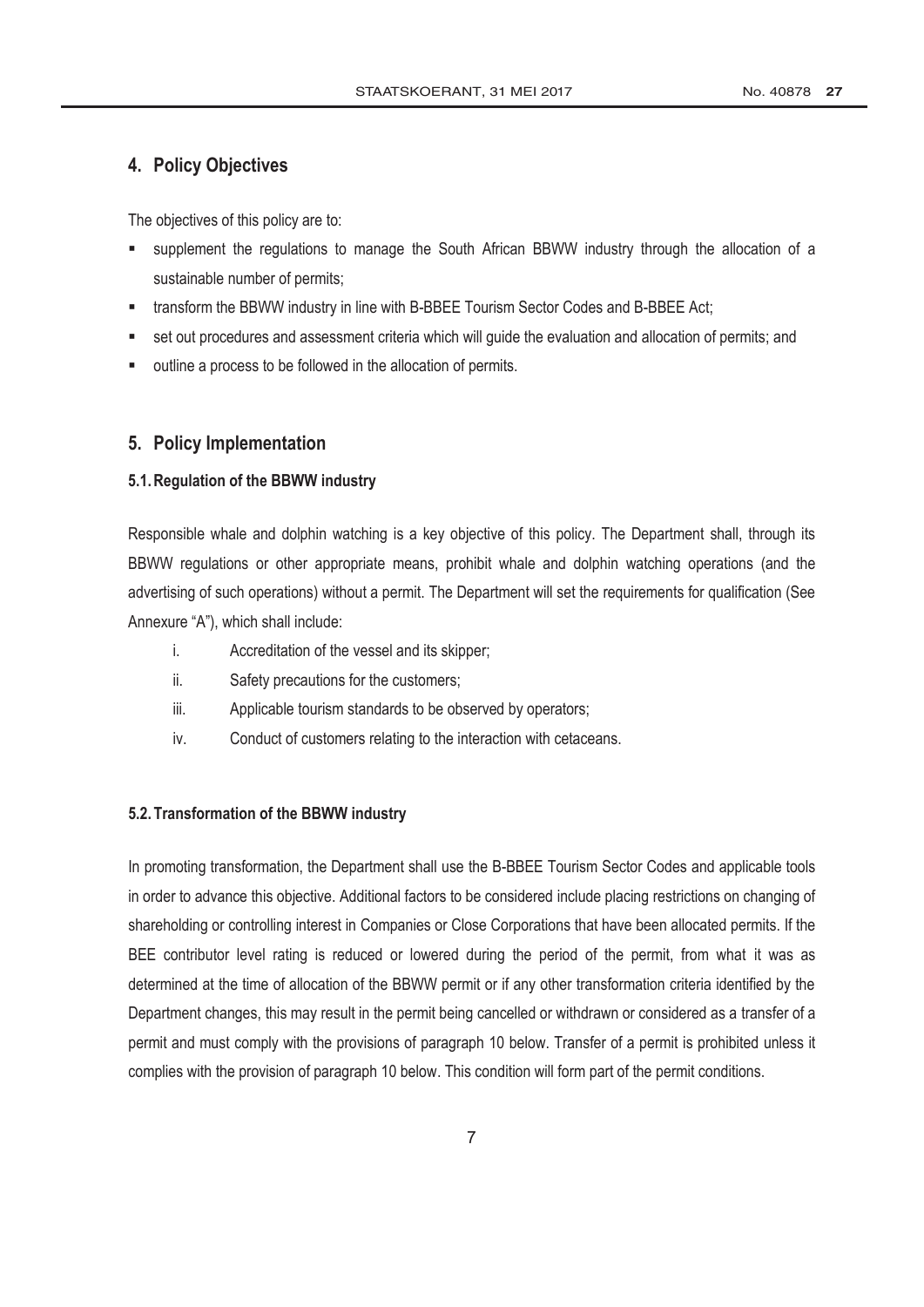When considering competing permit applications, applicants will be evaluated on whether the operation complies with *[Government Gazette](http://www.greengazette.co.za/government-gazette)* No. 39430 of 20 November 2015 on Codes of Good Practice on Broad-Based Black Economic Empowerment (B-BBEE): Amended Tourism Sector Code (as amended) published by the [Department of Trade and Industry](http://www.greengazette.co.za/departments/dti) (DTI). Preference will be given to applicants whose operation integrated or aim to integrate Historically Disadvantaged Individuals (HDIs) in the ownership and management of the operation. Applicants whose operations contribute to corporate social investment within the local communities in the area of operation may also be positively scored.

#### **5.3.Growth of the BBWW industry**

The Department will facilitate growth of the industry. Through the implementation of the objectives of this policy, the Department will seek to encourage the development of this activity in current vacant areas where no permit has been allocated.

## **6. Permits**

Permits will be issued for designated areas as detailed in the BBWW regulations. The determination of the number of permits will be informed by the best available scientific evidence and a precautionary approach that is flexible to allow feedback from scientific studies. The areas and the number of permits will be reviewed and adjusted from time to time, based on scientific evidence. There will be a review of the performance of BBWW operators in each of the designated areas during the period of the permit.

The permits will be issued subject to the areas where BBWW is allowed as provided for in the BBWW Regulations. Permits allocated may be issued for a period of up to ten (10) years. Each BBWW permit shall be issued subject to such conditions as provided for in the BBWW regulations and considered necessary to satisfy the objectives of this policy. Permits issued for operation in Protected Areas including Marine Protected Areas, will be subject to compliance with the approved management plan of the protected area.

#### **7. Vessels**

A suitable BBWW vessel is a vessel that:

- o is certified by SAMSA as being suitable for BBWW; and
- $\circ$  has a functioning Vessel Monitoring System with a logging Global Positioning System (GPS).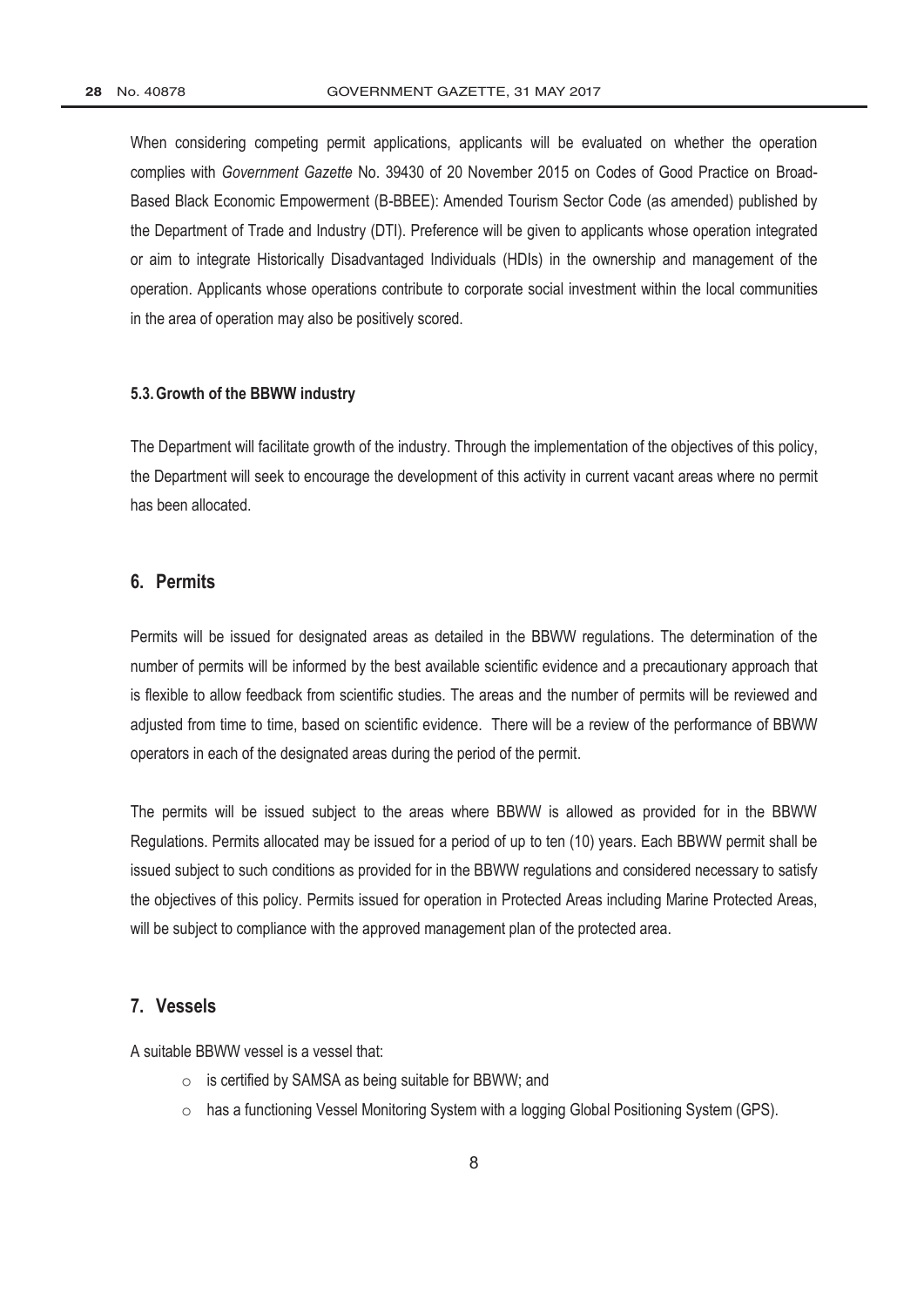It is important that properly adapted vessels in line with SAMSA requirements are used for whale and dolphin watching tours. Operators will be required to provide proof that they have and intend to use such vessels, and will be expected to provide a detailed description of the nominated vessel. In order to encourage responsible behaviour and minimize potentially conflicting operations, the Department may require that each vessel is equipped with a GPS appropriate for the vessel size and category.

Each successful applicant will be restricted to two vessels per permit and specifically the use of the vessels specified in the application form. The permit conditions will however, prohibit the simultaneous use of the vessels for the purposes of BBWW. Should the permit holder subsequently wish to change the nominated vessel/s, the permit holder shall notify and submit to the Department for approval of the change and provide proof that the vessel is certified by SAMSA as being suitable for BBWW.

No vessel change shall occur without SAMSA certification and the permit holder will not be allowed to operate until SAMSA has formally certified the replacement vessel as being safe for BBWW.

## **8. Responsibilities**

The Department in consultation with the recognised industrial body and relevant organs of state will facilitate support services to the industry. Permit Holders will be required to contribute to monitoring and reporting within the sector and particularly in instances of non-compliance in the industry.

## **9. Ongoing Applications for Permits**

Should an area become vacant or where no permit was allocated in an area, a permit may be allocated to any person who applied during the most recent allocation process, provided such applicant complies with the requirements determined in this policy and the BBWW regulations. Alternatively, a permit may be allocated to any other person in response to an invitation published by the delegated authority, for that area/s and which then satisfies the criteria set out in this policy and the BBWW regulations.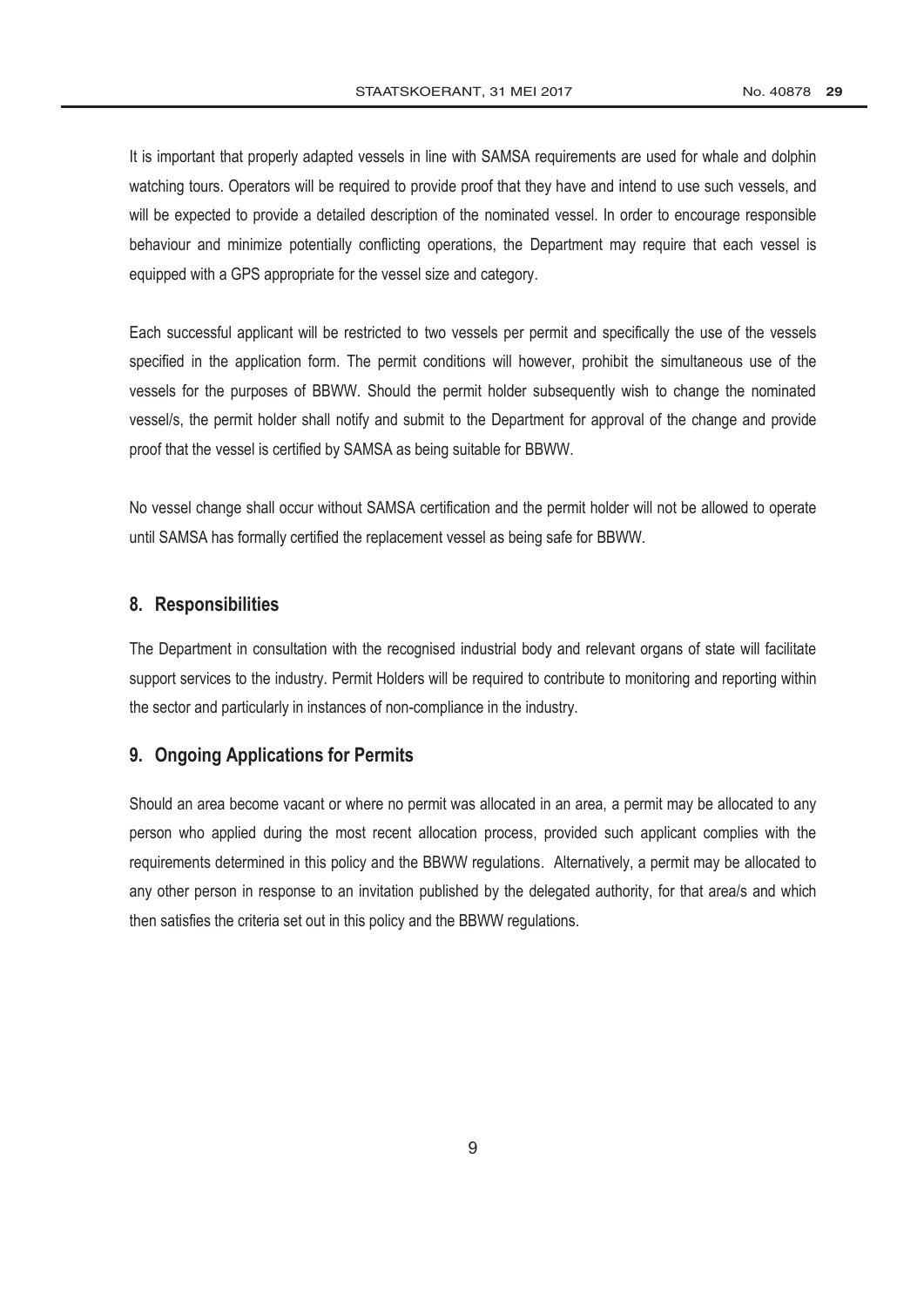## **10. Transfer of Permits**

The transfer of a permit will be dealt with in a manner determined by the Minister or Delegated Authority and subject to the provisions of the BBWW regulations and any applicable legislation. While it may be expected that some permit holders may apply for a transfer of a permit, the Minister or Delegated Authority must be satisfied that such application does not undermine the objectives of the policy. While a juristic person can change its shareholding/ownership, management and other aspects in the ordinary course of business for such entities, such changes may not result in a reduction of the BEE contributor level rating or the assessment score of the Delegated Authority for any of the transformation criteria evaluated in the BBWW permit application process.

## **11.Monitoring**

The Department will undertake monitoring for the duration of the permit in order to monitor whether the objectives of the policy are met and as well as ensuring that the practices of the industry support conservation and sustainable utilization of these species. Performance monitoring may commence a year after allocation of permits and every two (2) years thereafter.

Although the precise criteria against which permit holders will be monitored is not finalised, the following may be used:

- (i) Transformation in accordance with relevant legislation;
- (ii) Submission of data depicting distribution and/or abundance of whales (amongst others) and
- (iii) Compliance with Codes of Conduct and applicable legislation;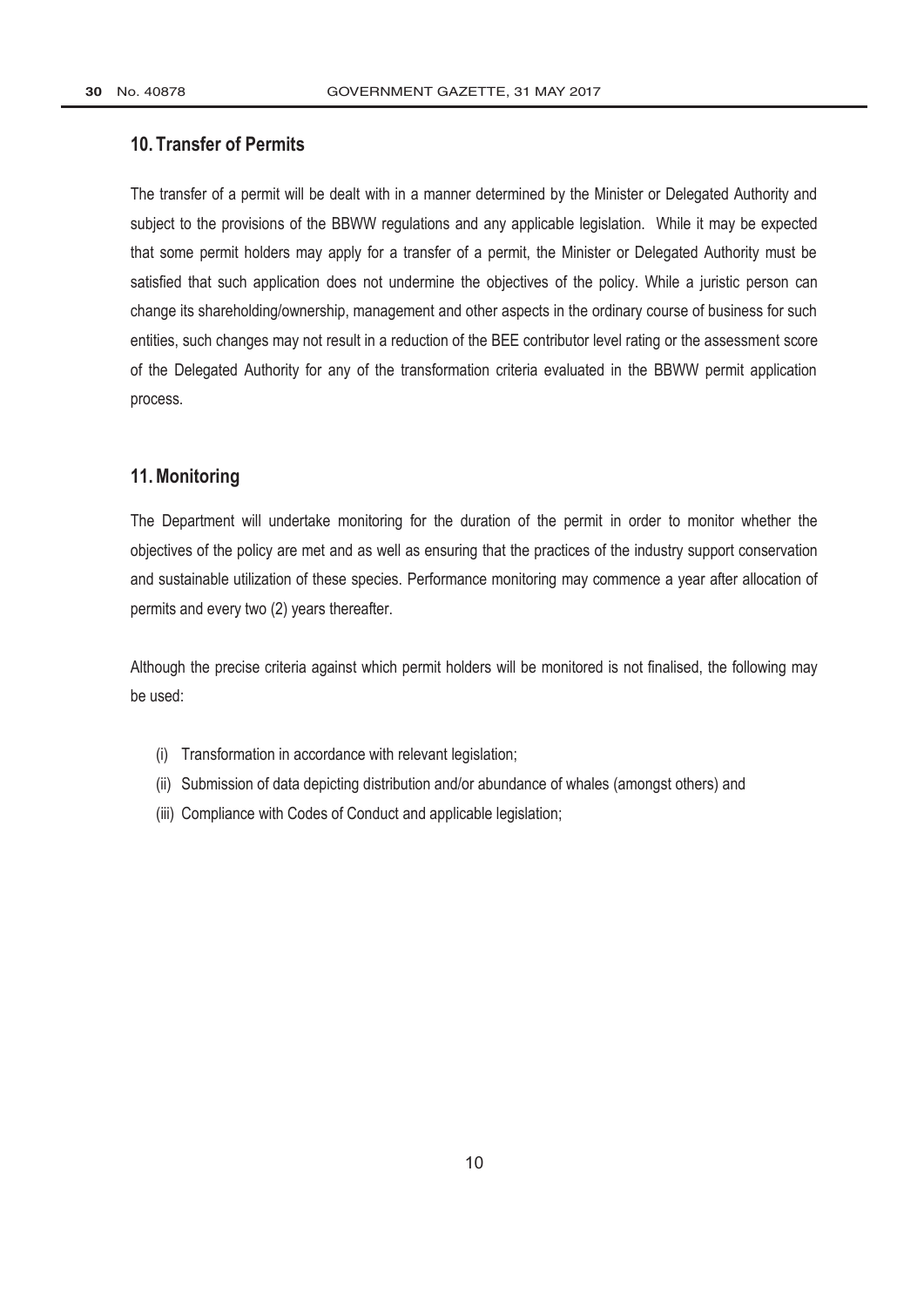## **ANNEXURE A**

## **CRITERIA FOR THE ALLOCATION OF BBWW PERMITS**

## **1. EXCLUSIONARY CRITERIA**

Every applicant is expected to adhere to certain requirements pertaining to the completion and submission of application forms. If these requirements are not adhered to, the application will be excluded. The requirements will be stated in detail in the *Instructions* attached to the BBWW application form and may include:

- Using only the applicable application form;
- Paying the application fee in full; and
- Signing the application form and attesting to the declaration.

In addition to the above, existing permit holders will be evaluated on how they have optimally utilized their permit issued over the last allocation period. The assessment may include compliance with permit conditions such as submission of log books, submission of electronic data as well as quality of data submitted.

## **2. COMPULSORY REQUIREMENTS**

An applicant must comply with the compulsory requirements provided for in the BBWW regulations.

#### 2.1.Operational plan

One of these requirements is that Applicants will be required to compile an operational plan on which they will be evaluated. An operational plan should include the following as a minimum:

- Details of how the successful applicant will undertake the operation including availability of technical expertise;
- Details of environmental sustainability of the operation;
- The expected frequency of trips and numbers of passengers;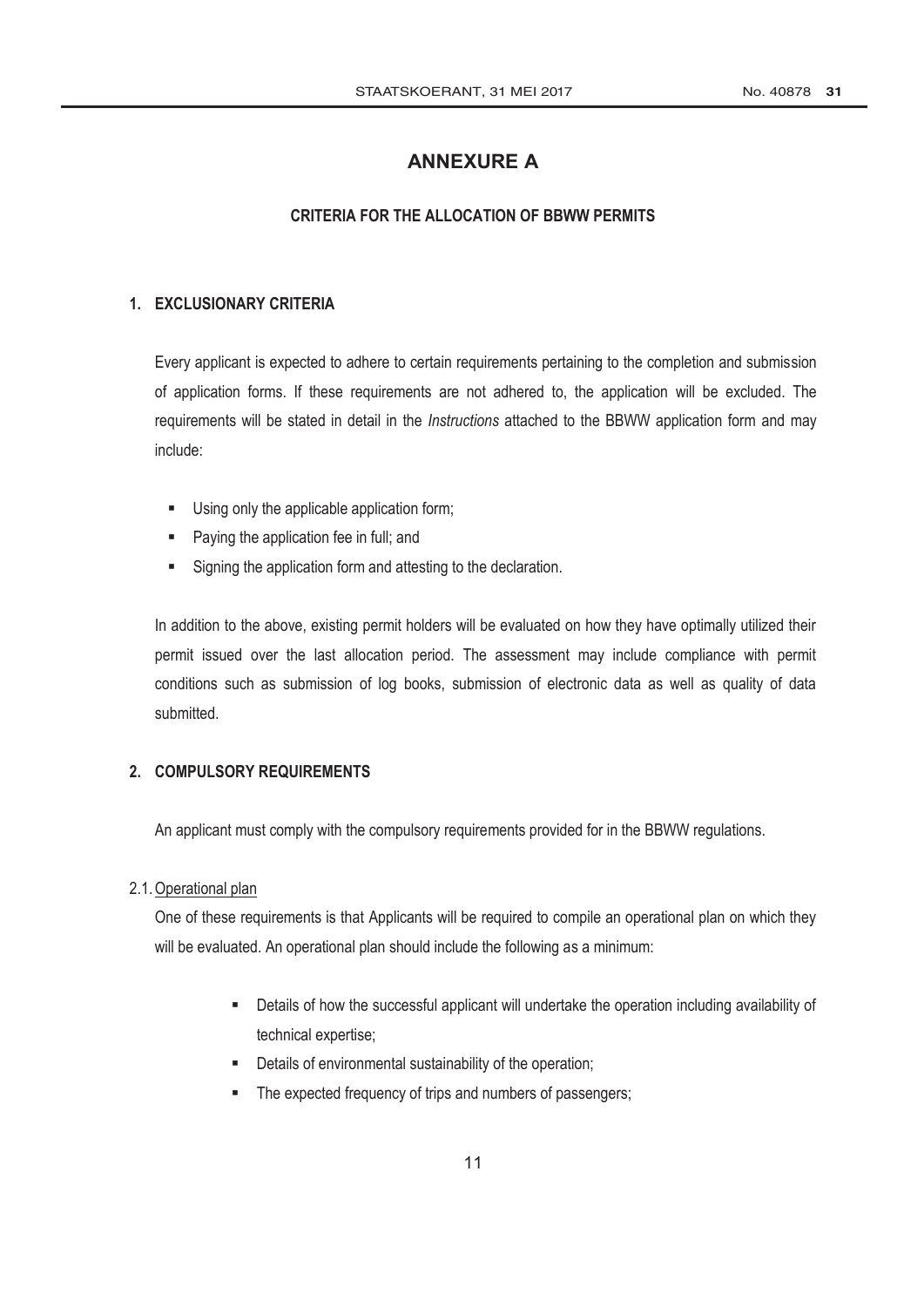- The areas of intended operation and knowledge thereof; and
- A description of the anticipated trip activity, safety precautions and tourist education.

The education that will be given to cetacean watching tourists will, in particular be assessed. Not only does education enrich the experience of tourists, but also adds to the eco-tourism benefits, which in turn also increases compliance pressure to adhere to regulations and codes of conduct. BBWW operators capable of educating tourists and to provide educational material for their clients will be positively scored.

Since BBWW is growing into a lucrative form of eco-tourism in which more than half the clientele comes from abroad, a solid reputation for safety needs to be fostered and maintained in order to portray a positive image of the industry. Experience in tourism and knowledge of local sea and weather conditions will therefore be taken into account.

#### 2.2.Tour Guide

An applicant must provide proof that the applicant has employed, or will employ one or more registered tourist guide(s) as provided for in the relevant tourism legislation appropriate for BBWW. Such tour guide must have completed training with a CATHSSETA (Culture Arts, Tourism, Hospitality and Sport Sector Education and Training Authority) accredited training provider.

#### 2.3.Vessel Access

BBWW applicants will have to demonstrate that they have or are going to invest in a vessel certified by SAMSA as suitable for BBWW and equipped with functioning Vessel Monitoring System with integrated Global Positioning System appropriate for the vessel size and category. Vessels that cause the least amount of disturbance to the species and ecosystem as a whole, are more desirable.

#### 2.4.Public Liability Insurance

Current permit holders will need to demonstrate that they have public liability insurance. New entrant applicants will have to provide an undertaking confirming that they will, prior to commencement of operations, purchase public liability insurance up to an amount to be determined by the relevant insurance consultant and for the duration of the permit.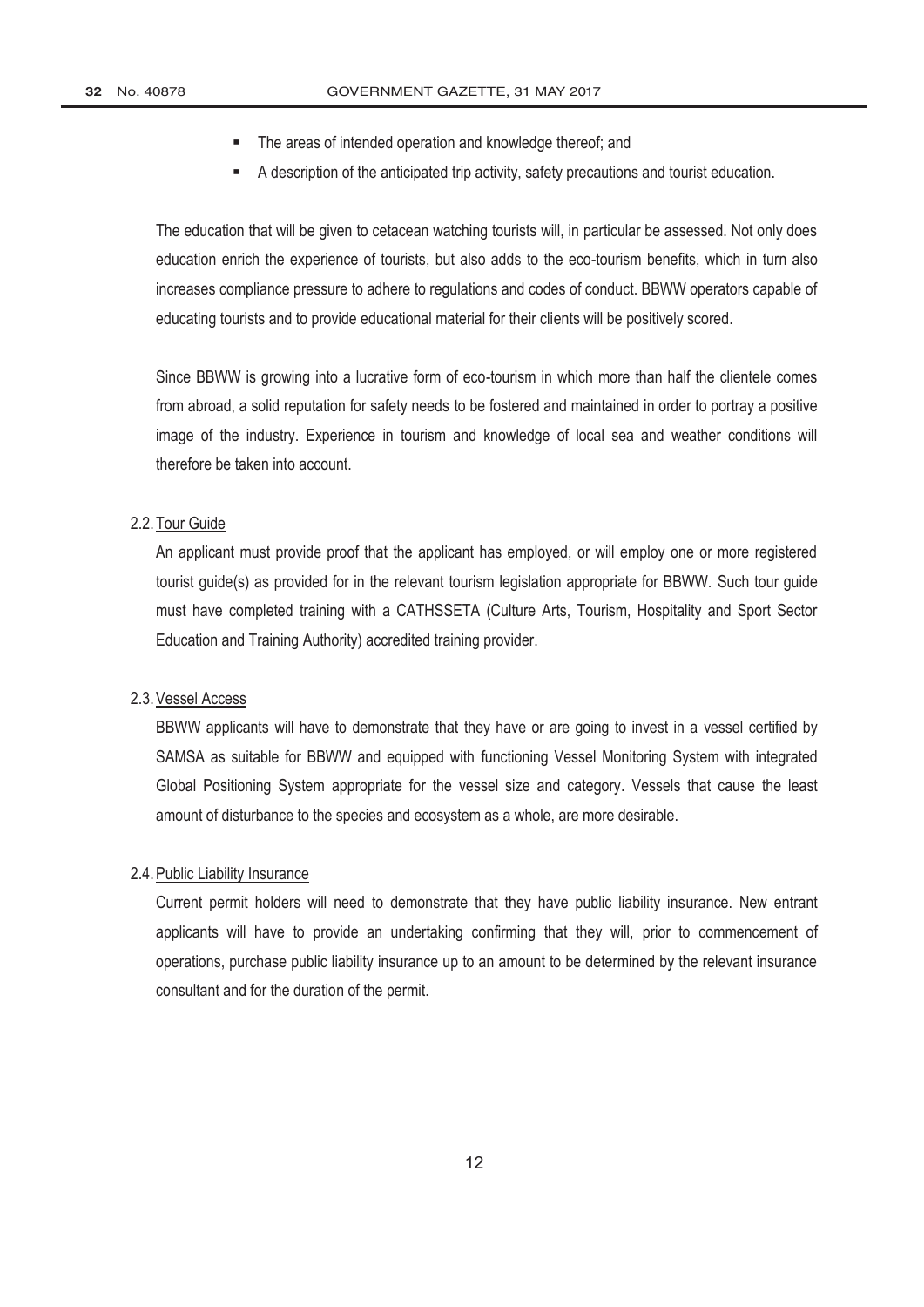#### **3. BALANCING CRITERIA**

In addition to the compulsory requirements for all applicants there are additional or balancing criteria which will be considered by the Delegated Authority. Some of these are detailed in the BBWW regulations and are further elaborated on in this section to indicate how the criteria will be assessed. Although the following criteria will generally be applied to both existing permit holder applicants and new entrant applicants, the weighting that will be applied to each of the categories may differ.

#### 3.1.Transformation

One objective in allocating permits in this sector is to improve the levels of transformation. Accordingly, preference will be given to applicants with a higher BEE contributor level rating, as provided in *[Government](http://www.greengazette.co.za/government-gazette) [Gazette](http://www.greengazette.co.za/government-gazette)* 39430 of 20 November 2015: B-BBEE Tourism Sector Codes (as amended) published by the [Department of Trade and Industry](http://www.greengazette.co.za/departments/dti) (DTI). In addition to the contributor level rating additional emphasis and scores will be allocated to the following specific transformation elements:

- **Ownership:** Applicants whose operations demonstrate ownership by HDIs will be positively scored.
- **Management control element:** The representation of HDI persons and women at the various levels of management as outlined in the tourism B-BBEE Sector Code, will be positively scored.
- **Corporate Social Investment**: BBWW permits are allocated on an area basis. Accordingly, a certain number of BBWW operators may be accommodated in each area. The intention is to support tourism initiatives and stimulate further growth of the BBWW industry in coastal towns. Those current permit holder applicants that demonstrate that they have made investments and contributions in corporate social initiatives and community upliftment programmes that benefitted the communities in the area from which they have operated may be positively scored.

All applicants will be required to demonstrate how they intend to be actively involved in corporate social responsibility initiatives that contribute to community development. Positive consideration will be given to operators whose contributions include educational trips for at least 75% HDI learners or who raise awareness about cetaceans through other educational means.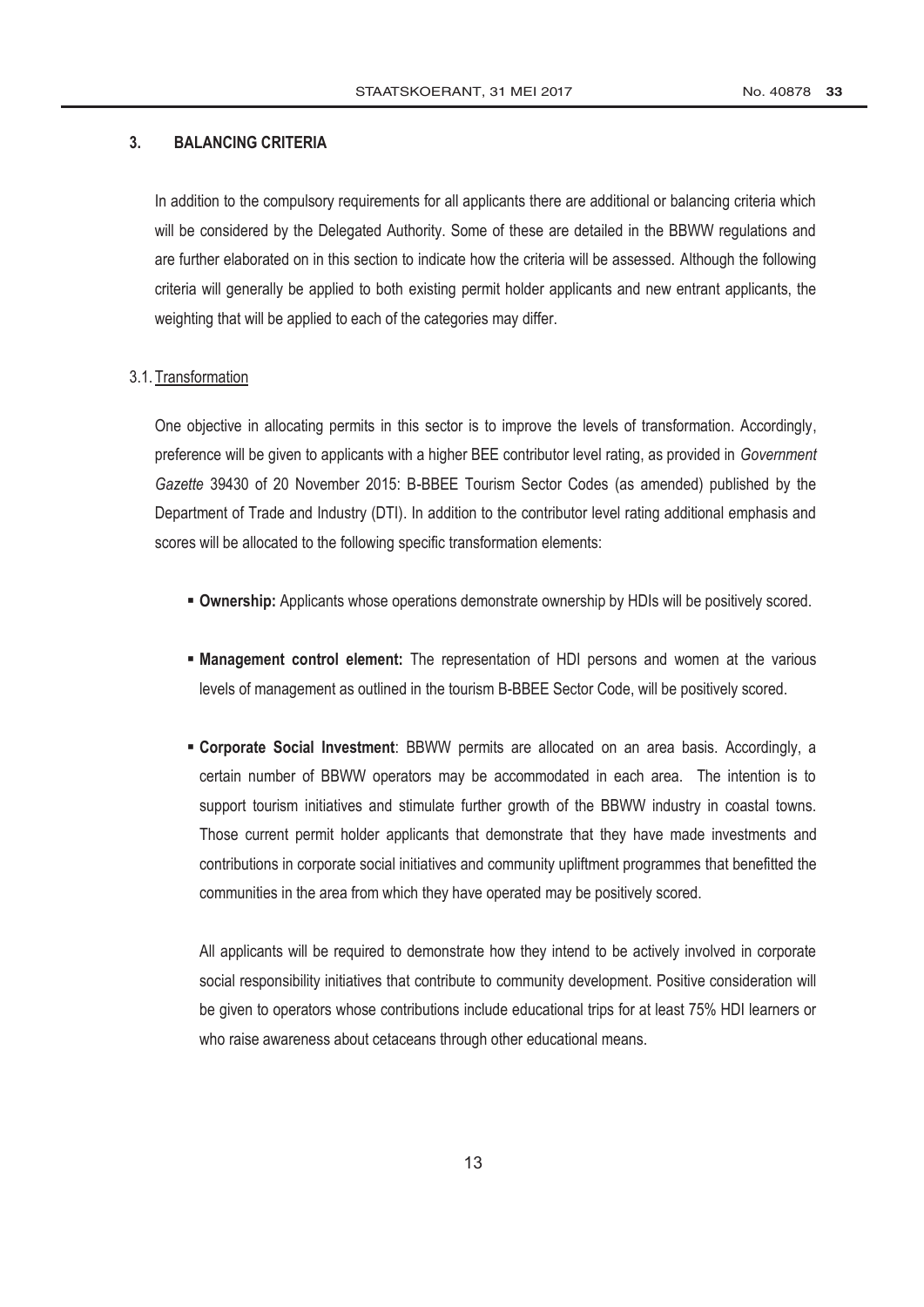**Enterprise Development:** As far as current permit holder applicants are concerned, specific consideration will be given to applicants who can demonstrate how they intend to provide training or mentorship to new entrants in the BBWW industry.

#### 3.2. Investment in the Sector

Applicants will be evaluated having regard to investments made in the BBWW sector and level of contribution to the tourism of the local community.

As far as current permit holder applicants are concerned, specific consideration will be given to:

**Investment in marketing: In this regard, the delegated authority will positively score current permit** holder applicants that have invested in marketing South Africa and their local area as a BBWW tourist destination.

New entrant applicants must also demonstrate how they intend marketing BBWW to both local and international tourists.

#### 3.3. Jobs/ Employment

Those current permit holders that have complied with the [Basic Conditions of Employment Act,](http://www.greengazette.co.za/acts/basic-conditions-of-employment-act_1997-075) 1997 (Act No 75 of 1997) as amended and have provided (or new entrants that undertake to provide) their employees with *inter alia* –

- Secure employment during the entire duration of the BBWW season and/or permit;
- **Unemployment Insurance Fund (UIF);**
- Safe working conditions; and
- **•** other employment benefits;

will be positively scored. As far as current permit holder applicants are concerned, specific consideration will be given to current permit holders who indicate compliance with the [Employment Equity Act,](http://www.greengazette.co.za/acts/employment-equity-act_1998-055) 1998 (Act No. 55 of 1998) during the past five (5) year permit period.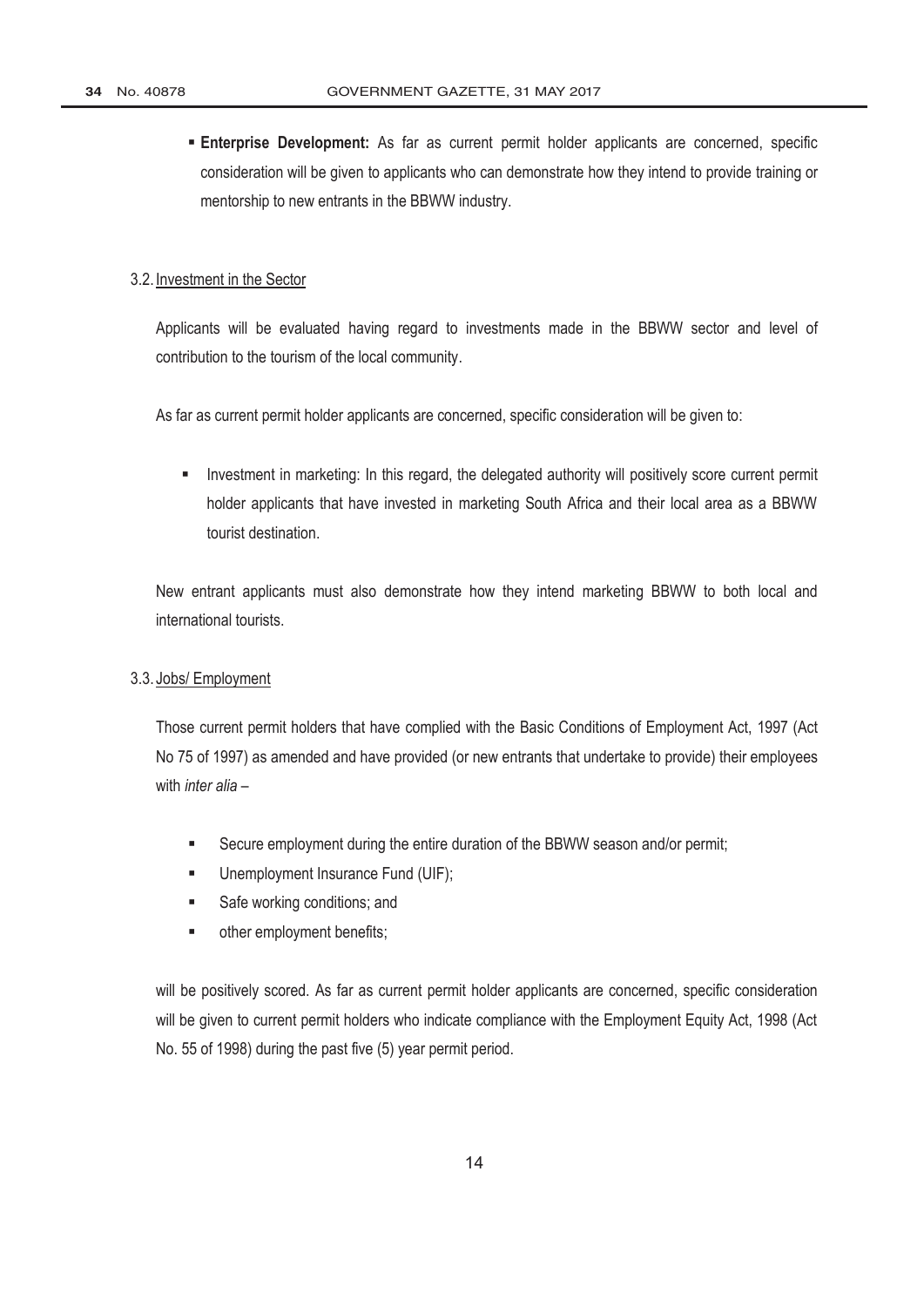Applicants who demonstrate an effort to employ young people (under 35) from historically disadvantaged communities and specifically those adjacent to the area of operation will also be positively scored.

#### 3.4.Compliance

It will be considered whether the applicant has been convicted of any offence related to an existing permit or any other offence in terms of any other environmental legislation and the seriousness thereof. Applicant includes any individual applicant and whether the directors or majority shareholders or members have been convicted of such an offence.

It will also be considered whether an applicant, or its members, directors or majority shareholders, has had any permit cancelled, revoked or suspended in terms of the BBWW regulations or any environmental laws or assets seized under the [Prevention of Organised Crime Act](http://www.greengazette.co.za/acts/prevention-of-organised-crime-act_1998-121) 1998 (Act No 121 of 1998) or any environmental law. Decisions may be deferred on applications if an applicant (or its members, directors or majority shareholders) is being investigated for a contravention of the provisions of the BBWW regulations or any other environmental law. Individual applicants, directors, majority shareholders and members with controlling interests must declare any offences or contraventions outlined above whether in their personal capacity or as members, shareholders or directors of other organisations which were convicted of the above offences or were subject to the relevant administrative actions outlined above.

#### 3.5.Declaration

All applicants but particularly new entrants must undertake that they will commence operation within one year of being issued a permit. If the applicant has not commenced operations within one (1) year of being issued a permit, the permit may be cancelled.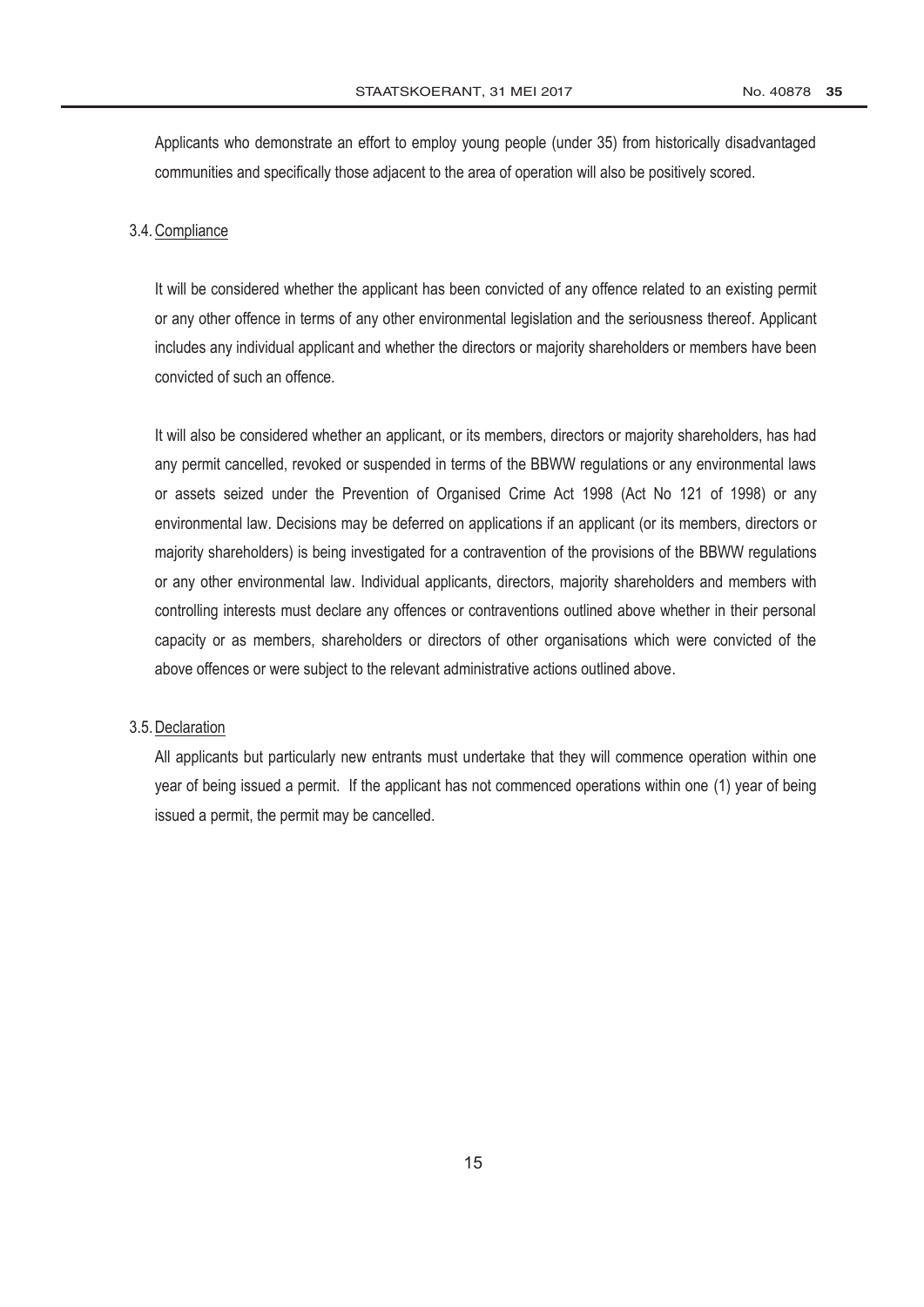## **ANNEXURE B**

## **APPLICATION PROCEDURES**

The process described below informs prospective applicants of the procedures to be followed subsequent to the invitation to apply for BBWW permits.

#### **(i) Public participation in policy formulation**

The policy sets out the basis or terms on which permits will be evaluated and allocated. The policy will also be distributed along with the application form, during registration process. It will be assumed that applicants will have read this policy when applications are evaluated.

#### **(ii) Language**

This Policy, the application form and all explanatory notes to the application form will be available in English. See www.environment.gov.za.

#### **(iii) Fees**

Application and permit fees are payable in accordance with the Schedule of fees set out in Annexure 3 to the BBWW regulations. These fees may be amended from time to time.

#### **(iv) Departmental Assistance**

Applicants will be able to submit queries relating to the application process to the Department prior to the closing date for applications. The query period will be open for a specified time, after which all queries will be collated and responses will be published on the Departmental website and via the general BBWW email address which will be published at the time of the invitation. The Department may also be contacted on +2721 819 2510. Queries will only be responded to via BBWW email address.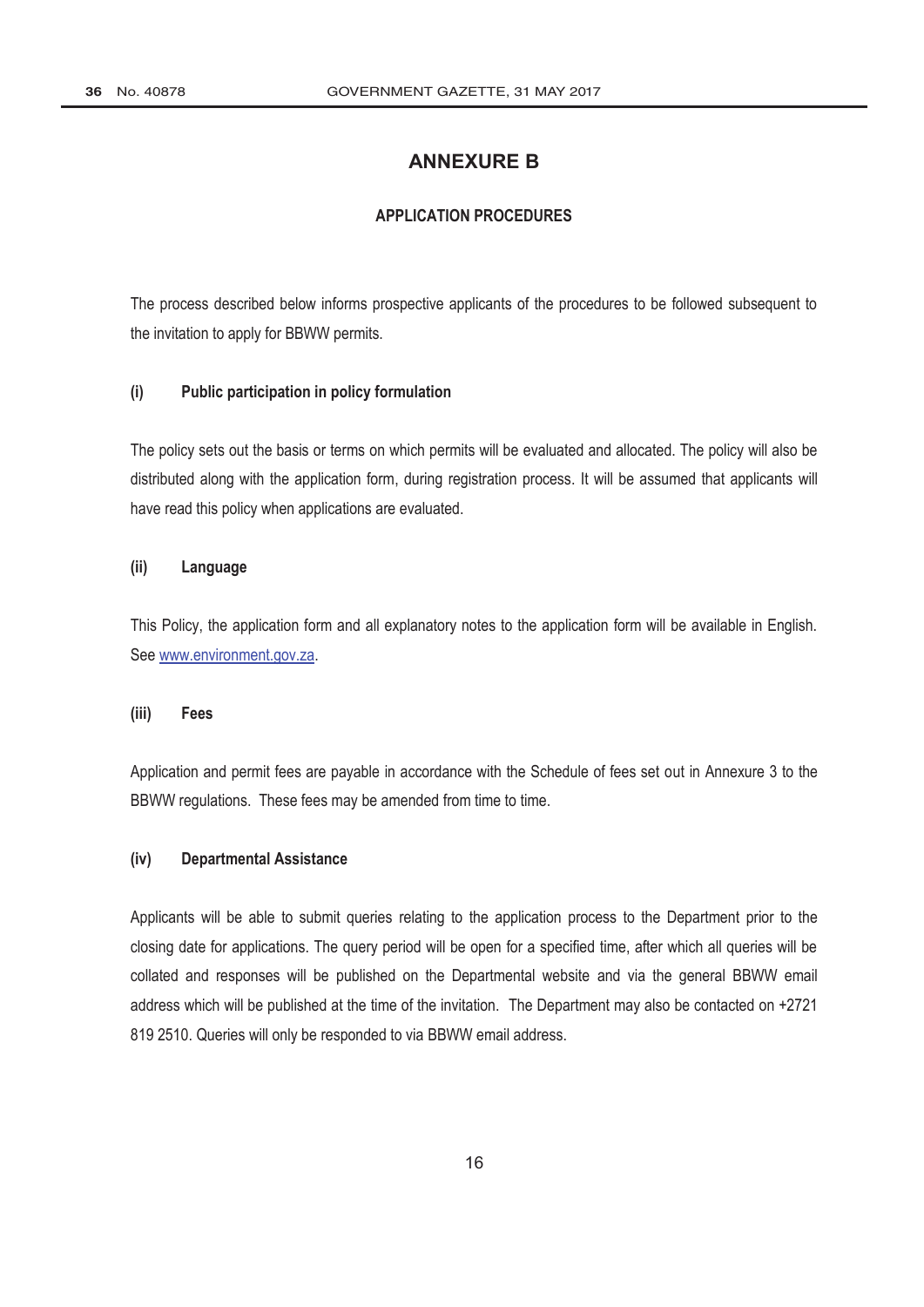#### **(v) Number of Copies**

All applicants will be required to submit one original and a copy of the application (including annexures). However applicants applying for more than one (1) BBWW designated area must separately complete and submit application forms for each designated area.

## **(vi) Calls for Further Information and Investigations**

A matter may be investigated where it is suspected that an applicant may have provided false information or documents or failed to disclose material information or misrepresented information (in any other matter) and random verification of information provided may be undertaken. Documents submitted with the application must be certified.

#### **(vii) Capturing of information on a database and development of detailed criteria and weighting**

Information submitted by applicants will be captured on a database. The policy, the BBWW regulations and the database will be used for the development of detailed criteria and weighting for the purposes of assessing the applications.

#### **(viii) Notification of decision and the reasons thereof**

All applicants will be notified in writing of the decision on their applications. Letters to unsuccessful applicants will include the reason for the application being unsuccessful. The process followed in allocating the permits, including the detailed criteria and weighting applied will be made available on request.

#### **(ix) Appeals**

An applicant may submit a written appeal against the decision to the Minister in terms of section 43 of the [National Environmental Management Act,](http://www.greengazette.co.za/acts/national-environmental-management-act_1998-107) 1998 (Act No. 107 of 1998), and the National Appeal Regulations GNR 993 of 8 December 2014, published under that Act.